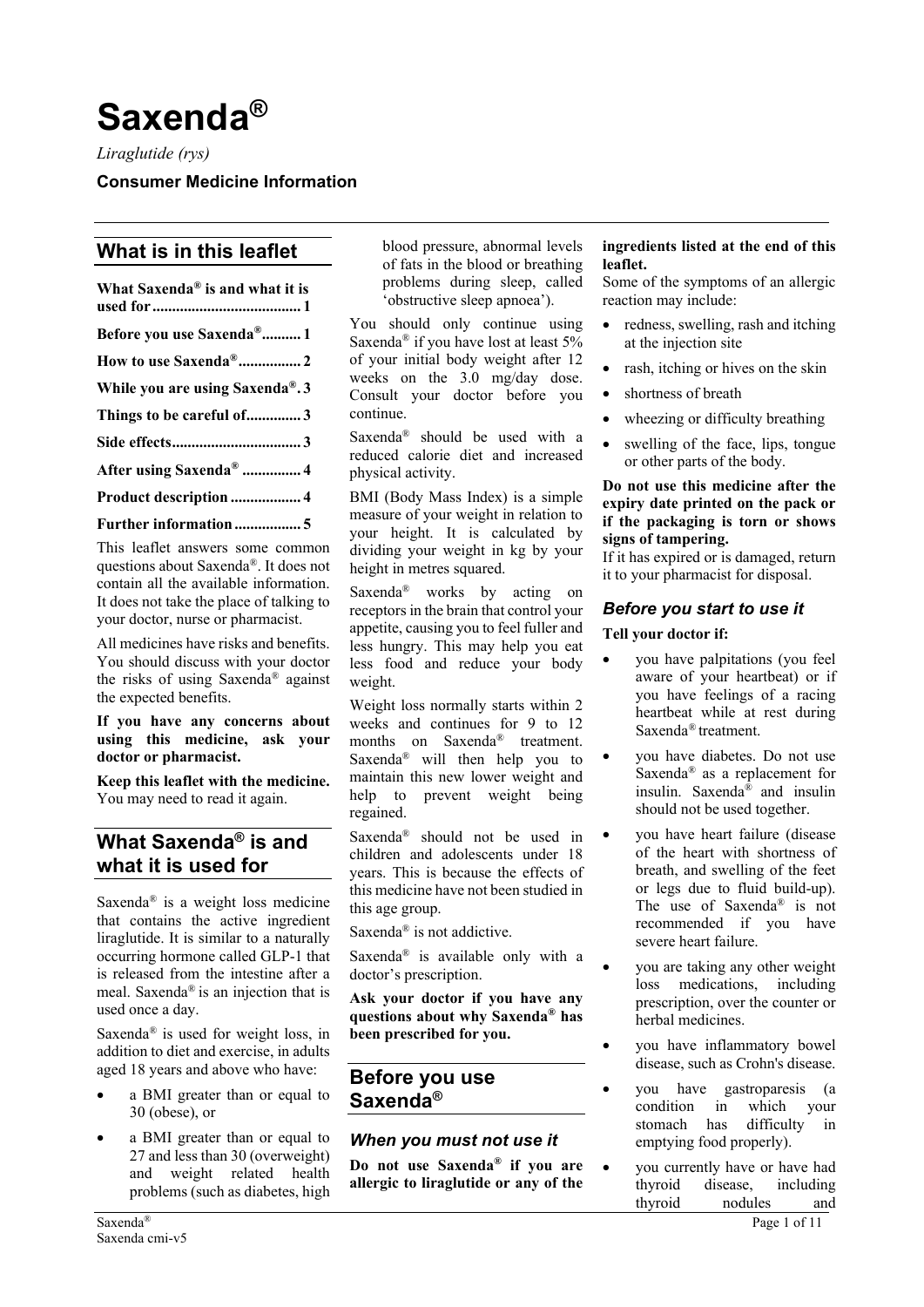enlargement of the thyroid gland.

- you have kidney disease or are on dialysis (a treatment where your blood is filtered and purified using a machine).
- you have liver problems.
- you have or have had a disease of the pancreas.
- you have or have had depression, suicidal thoughts or any other major mental illness.
- you have other medical conditions or have taken other medicines that may have caused you to gain weight.

**Drink plenty of fluids to avoid dehydration, particularly if you experience vomiting or diarrhoea when beginning treatment with Saxenda®. Dehydration can cause kidney problems that sometimes require dialysis.**

Contact your doctor if you have any questions or concerns.

**Stop taking Saxenda® and contact a doctor immediately if you experience severe pain in your upper abdomen, usually worse on the right side under the ribs.** 

The pain may be felt through to your back or right shoulder. If you lose substantial weight, you are at risk of gallstones and thereby inflamed gallbladder.

There is little experience with Saxenda<sup>®</sup> in patients  $\geq$  75 years old. It is not recommended if you are 75 years or older.

**Tell your doctor if you have allergies to any other medicines, foods, preservatives or dyes.**

#### **Tell your doctor if you are pregnant or plan to become pregnant.**

Use of this medicine in pregnancy has not been studied. Saxenda® should not be used during pregnancy. It is not known if Saxenda® may harm your unborn child.

#### **Tell your doctor if you are breastfeeding or plan to breast-feed.**

It is not known if Saxenda® passes into breast milk. Do not use Saxenda® if you are breast-feeding.

**If you have not told your doctor about any of the above, tell them before you use Saxenda®.**

### *Taking other medicines*

**Tell your doctor or pharmacist if you are taking any other medicines, including any that you buy without a prescription from your pharmacy, supermarket, naturopath or health food shop.**

In particular, tell your doctor or pharmacist if you are using medicines:

- for the treatment of type 2 diabetes, such as a sulfonylurea (including glimepiride or glibenclamide). You may get low blood sugar (hypoglycaemia) when you use these medicines with Saxenda®. Your doctor may adjust the dose of your diabetes medicine to prevent you from getting low blood sugar.
- to thin your blood (anticoagulants), such as warfarin or other types of medicines called 'coumarin derivatives'. Your doctor may need to monitor you more closely.
- for high blood pressure, such as amlodipine, atenolol or bisoprolol or for heart disease, such as digoxin.
- for HIV, such as atazanavir or ritonavir.

#### **Tell your doctor about any other medicines that you are taking.**

This is very important. Your doctor will advise you if it is alright to keep taking them or if you should stop taking them.

Your doctor and pharmacist have more information on medicines to be careful with or avoid while using Saxenda**®**.

# <span id="page-1-0"></span>**How to use Saxenda®**

Your doctor or pharmacist will have given you advice on how to use your medicine. Carefully follow all the directions. They may differ from the information contained in this leaflet.

**If you do not understand the instructions, ask your doctor, nurse or pharmacist for help.**

#### **Your doctor will start you on a diet and exercise programme.**

Stay on this programme while you are using Saxenda®.

Saxenda® is supplied as a pre-filled pen containing liraglutide. The Saxenda® pen can give doses of 0.6 mg, 1.2 mg, 1.8 mg, 2.4 mg or 3.0 mg.

### *How much to use*

Your doctor will tell you how much of this medicine you need to use each day.

- The usual starting dose is 0.6 mg once a day.
- Your doctor will tell you how long to keep taking this dose. It will be for at least one week.
- Your dose may then be increased by 0.6 mg each week until you reach the recommended dose of 3.0 mg once a day.
- Your doctor will tell you how much Saxenda® to use each week. Usually, you will be told to follow the table below:

| Week              | Dose to inject    |
|-------------------|-------------------|
| Week 1            | 0.6 mg once a day |
| Week 2            | 1.2 mg once a day |
| Week 3            | 1.8 mg once a day |
| Week 4            | 2.4 mg once a day |
| Week 5<br>onwards | 3.0 mg once a day |

Once you reach the recommended dose of 3.0 mg in Week 5 of treatment, keep using this dose until your treatment period ends. Do not increase your dose further.

Visit your doctor on a regular basis to assess your need for continued treatment with Saxenda®.

**Do not change your dose unless your doctor has told you to**.

### *When to use it*

You can use Saxenda® at any time of day, with or without food and drinks. It is preferable to use Saxenda® at about the same time each day, at a time that is most convenient for you.

### *How to use it*

Before you use the pen for the first time, your doctor or nurse will show you how to use the pen.

Saxenda<sup>®</sup> pre-filled pen is designed to be used with NovoFine® needles, up to a length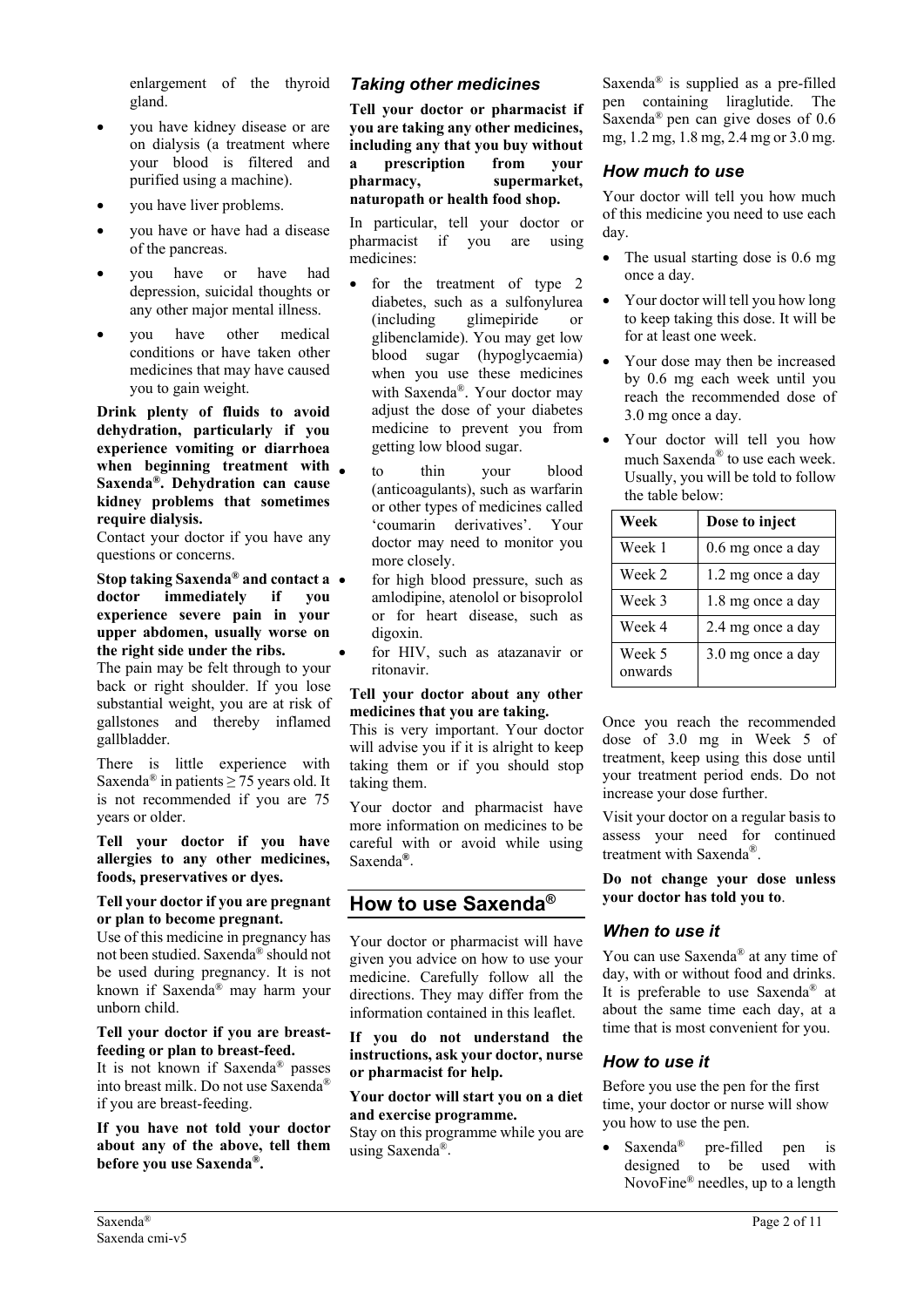of 8 mm. Needles are not included with the pen.

- Ask your doctor or nurse which needle width (gauge) and length is best for you.
- Use a new needle for each injection and dispose of it after use.
- Saxenda<sup>®</sup> is given as an injection under the skin (subcutaneous injection) as shown to you by your doctor or nurse. **Never inject Saxenda® into a vein or muscle.**
- Saxenda<sup>®</sup> may be injected into the front of your waist (abdomen), the front of your thigh, or your upper arm.

#### **Checking your Saxenda® pen:**

Saxenda® should be clear and colourless.

**Do not use this medicine if it is thickened, coloured, or has solid bits in it.**

**Read the instructions printed later in this leaflet carefully in order to prepare and handle your Saxenda® pen correctly.** 

### *How long to use it*

**Only continue using Saxenda® if you have lost at least 5% of your initial body weight after 12 weeks on the 3.0 mg/day dose (see 'How much to use,' above). Consult your doctor before you continue.**

Your doctor will assess your treatment on a regular basis.

### *If you use too much (overdose)*

If you use more Saxenda® than you should, talk to your doctor or go to a hospital straight away. Take the medicine pack with you. You may need medical treatment. Using too much Saxenda**®** may cause nausea (feeling sick), vomiting (being sick), or low blood sugar (hypoglycaemia). see below for the early warning signs of hypos.

### *If you forget to use it*

If you forget a dose and remember it within 12 hours from when you usually take the dose, inject Saxenda® as soon as you remember.

However, if more than 12 hours have passed since you should have used Saxenda®, skip the missed dose and inject your next dose the following day at the usual time.

**Do not use an extra dose or increase the dose on the following day to make up for the missed dose.**

**If you are not sure what to do, talk to your doctor, nurse or pharmacist.**

### <span id="page-2-0"></span>**While you are using Saxenda®**

### *Things you must do*

**Tell your doctor if you have diabetes.** 

They may adjust the dose of your diabetes medicine to prevent you getting 'hypos' (low blood sugar levels).

- Do not mix Saxenda® with other medicines that you inject (e.g. insulins).
- Do not use Saxenda**®** in combination with other medicines that contain GLP-1 receptor agonists (e.g. exenatide or lixisenatide).

#### **Tell your doctor, nurse or pharmacist if you are travelling.**

Ask them for a letter explaining why you are taking injecting devices with you. Each country you visit will need to see this letter, so you should take several copies.

You may not be able to get Saxenda® in the country you are visiting.

Your doctor, nurse or pharmacist can provide you with some helpful information.

### *Things you must not do*

**Do not stop using your medicine unless your doctor tells you to.**

**Do not use this medicine if you think it has been frozen or exposed to excessive heat.**

**Do not use this medicine to treat any other complaints unless your doctor tells you to.**

**Do not give your medicine to anyone else, even if they have the same condition as you.**

**Do not share needles or pens.**

# <span id="page-2-1"></span>**Things to be careful of**

#### **Be careful driving or operating machinery until you know how Saxenda**® **affects you.**

For further information talk to your doctor or pharmacist.

# <span id="page-2-2"></span>**Side effects**

#### **Tell your doctor, nurse or pharmacist as soon as possible if you do not feel well while you are using Saxenda®.**

All medicines can have side effects. Sometimes they are serious, most of the time they are not. You may need medical treatment if you get some of the side effects.

**Do not be alarmed by the following lists of side effects. You may not experience any of them.**

#### **Ask your doctor, nurse or pharmacist to answer any questions you may have.**

The most common side effects when using Saxenda® are:

- feeling sick (nausea)
- being sick (vomiting)
- diarrhoea
- constipation
- headache.

These side effects are usually mild and normally decrease with continued use.

#### **Tell your doctor if you notice any of the following and they worry you:**

- changed sense of taste
	- dizziness
- indigestion (dyspepsia)
- feeling bloated, burping, wind (flatulence), or dry mouth
- heartburn
- painful or swollen abdomen
- low blood sugar (a 'hypo')
- injection site reactions (such as bruising, pain, irritation, itching and rash)
- fast heartbeat
- feeling weak or tired
- difficulty sleeping (insomnia). This usually occurs during the first 3 months of treatment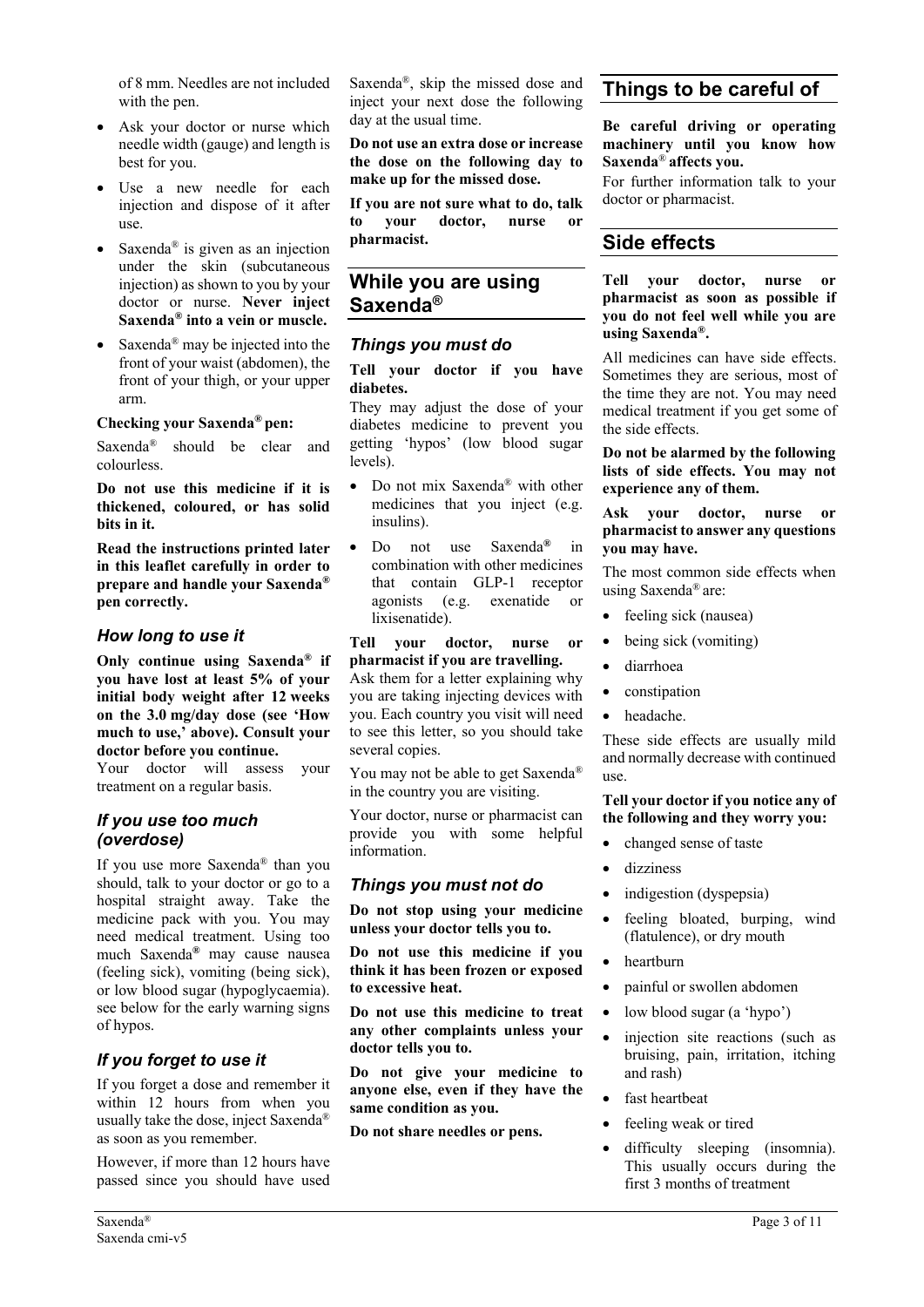increase of pancreatic enzymes (such as lipase and amylase).

The above list includes the more common side effects of your medicine. They are usually mild and short-lived.

Other, less common side effects include:

- feeling generally unwell.
- urticaria (a type of skin rash).
- loss of fluids (dehydration). This is more likely to occur at the start of treatment and may be due to you being sick (vomiting), feeling sick (nausea), and diarrhoea.

Hypos are more likely to occur if you have diabetes and are also taking a sulfonylurea. A hypo may come on suddenly. The warning signs of a hypo can include:

- cold sweat, cool pale skin
- headache
- fast heartbeat
- feeling sick
- feeling very hungry
- changes in vision
- feeling sleepy
- feeling weak, nervous, anxious, or confused
- difficulty concentrating
- shaking (tremor)

Your doctor can provide you with further information about how to treat low blood sugar levels and what to do if you notice these warning signs. If you are already taking a sulfonylurea when you start using Saxenda® your doctor may tell you to reduce the dose of the sulfonylurea.

#### **Tell your doctor immediately if you:**

- experience severe and persistent pain in the abdomen (stomach area) which might reach through to your back, as well as nausea and vomiting. This could be a sign of an inflamed pancreas (pancreatitis). Pancreatitis is a serious, potentially lifethreatening medical condition. **Stop taking Saxenda® if you experience this**.
- get a lump or swelling in your neck, hoarseness, trouble

swallowing, or shortness of breath.

- experience the signs of reduced kidney function, which may include reduction in urine volume, a metallic taste in your mouth and bruising easily.
- experience upper right side abdominal pain, yellowing of the skin and eyes or clay coloured stools, which may be signs of gallbladder problems.
- experience depression or have any mental changes (especially sudden changes in mood, behaviours, thoughts or feelings) that are new, worse or worry you.

**Tell your doctor if you notice anything else that is making you feel unwell.**

**Tell your doctor immediately or go to Accident and Emergency at your nearest hospital if you notice any of the following**:

- skin rashes over a large part of the body
- shortness of breath, wheezing
- swelling of the face, lips or tongue
- fast heartbeat
- sweating.

This list includes very serious side effects that could be signs of a severe allergic reaction. You may need<br>urgent medical attention or urgent medical attention or hospitalisation. These side effects are rare.

Other side effects not listed above may also occur in some people.

**Ask your doctor, nurse or pharmacist to answer any questions you have.**

# <span id="page-3-0"></span>**After using Saxenda®**

### *Storage*

**Store Saxenda® pens** *that are not being used* **between 2**°**C and 8**°**C in a refrigerator (not in or too near the freezer section or cooling element). Do not freeze.**

When Saxenda® is being used**,** you can keep the pen for 1 month either at room temperature (below 30˚C) or in a refrigerator (2˚C to 8˚C), away from the cooling element. Store the pen without a needle attached.

**Discard Saxenda® after 1 month even if there is still some medicine left in it.**

**The medicine in Saxenda® must not be frozen, or exposed to heat or direct sunlight.**

**When you are not using the pen, keep the pen cap on in order to protect it from light.**

**Do not use Saxenda® after the expiry date printed on the pen label and carton. The expiry date refers to the last day of that month.**

**Do not use Saxenda® if the solution is not clear and colourless.**

**Keep it where children cannot reach it.**

### *Disposal*

#### **Dispose of used needles safely into a yellow plastic sharps container.**

If your doctor tells you to stop using this medicine or the expiry date has passed, ask your pharmacist what to do with any medicine that is left over.

# <span id="page-3-1"></span>**Product description**

### *What it looks like*

Saxenda® is supplied as a clear and colourless solution for injection in a pre-filled pen. Each pen contains 3 mL of solution, and is able to deliver doses of 0.6 mg, 1.2 mg, 1.8 mg, 2.4 mg or 3.0 mg.

Saxenda® is available in packs containing 1, 3 or 5 pens. Not all pack sizes may be marketed.

Needles are not included.

### *Ingredients*

Saxenda® contains liraglutide (rys) 6 mg/mL as the active ingredient. The abbreviation 'rys' indicates the method of genetic engineering used to manufacture the liraglutide.

Saxenda® also contains the following inactive ingredients: dibasic sodium phosphate dihydrate, propylene glycol, phenol, hydrochloric acid, sodium hydroxide and water for injections.

### *Supplier/Sponsor*

Saxenda® is supplied in Australia by:

*Novo Nordisk Pharmaceuticals Pty. Ltd.*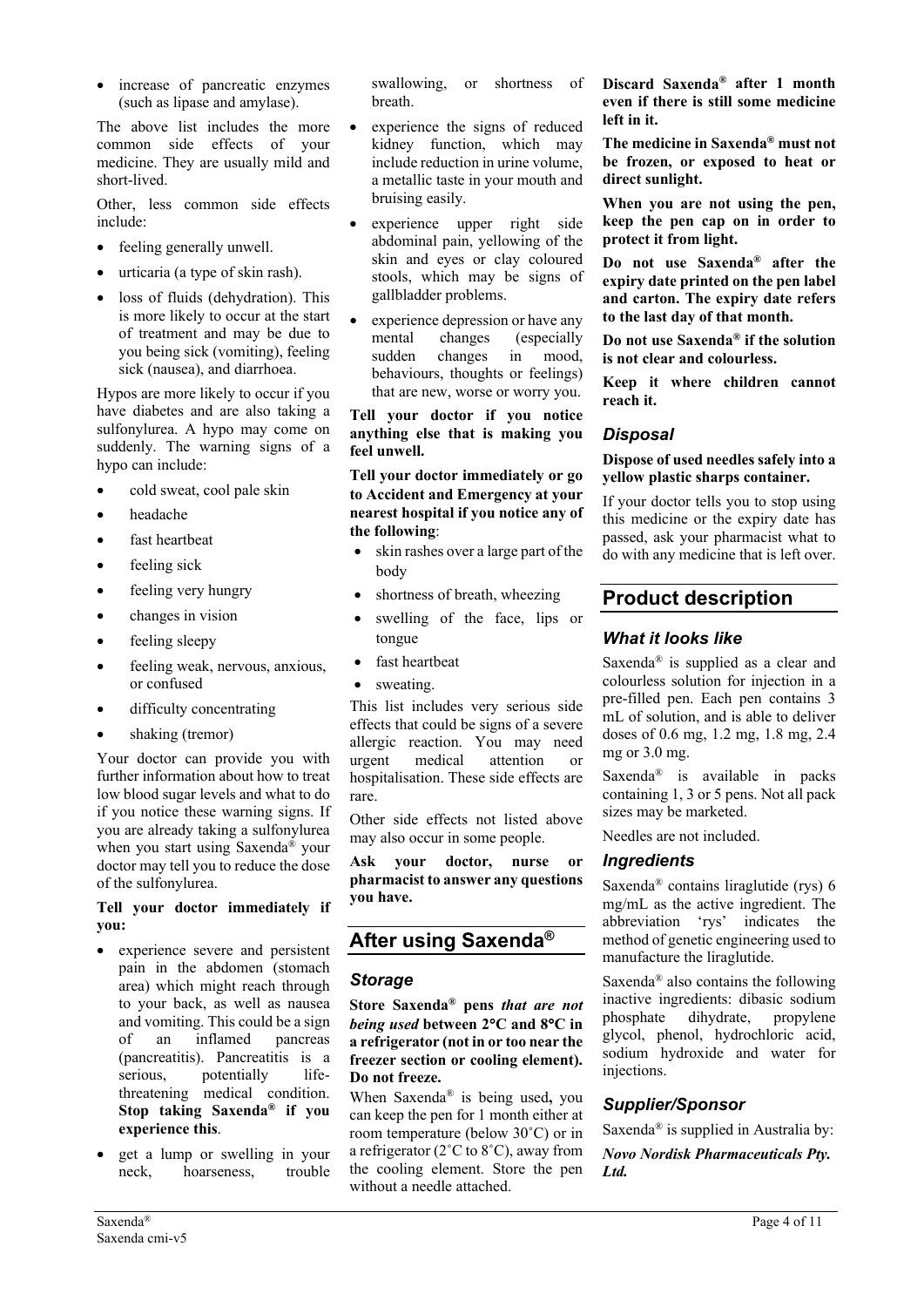Level 10 118 Mount Street North Sydney NSW 2160

Saxenda ® is supplied in New Zealand by:

*Novo Nordisk Pharmaceuticals Ltd.* 58 Richard Pearse Drive Airport Oaks Mangere

This leaflet was prepared on 21 June 2021 .

Australian Registration Number: AUST R 225804

Saxenda<sup>®</sup>, NovoFine® and NovoCare ® are trademarks owned by Novo Nordisk A/S.

© 2021 Novo Nordisk A/S

# <span id="page-4-0"></span>**Further information**

The Australian 'Product Information' document is available from the following websites:

[www.novonordisk.com.au](file://corp.novocorp.net/aunr/039-2000/Reg/REGFILES/Diabetes/GLP-1/Liraglutide/eCTD/e001913%20(Saxenda)/0006_2017-11-06_Cat%201_LEADER/CMI/www.novonordisk.com.au) <https://www.ebs.tga.gov.au/>

For further information call the NovoCare ® Customer Care Centre on 1800 668 626 or 0800 733 737 (NZ). .

[www.novonordisk.com.au](http://www.novonordisk.com.au/) [www.novonordisk.co.nz](http://www.novonordisk.co.nz/)

For further dietary advice, refer to the dietary guidelines on the NH&MRC website at [www.nhmrc.gov.au](http://www.nhmrc.gov.au/) (Australia), or the current food and nutrition guidelines on the Ministry of Health website at [www.health.govt.nz](http://www.health.govt.nz/) (New Zealand).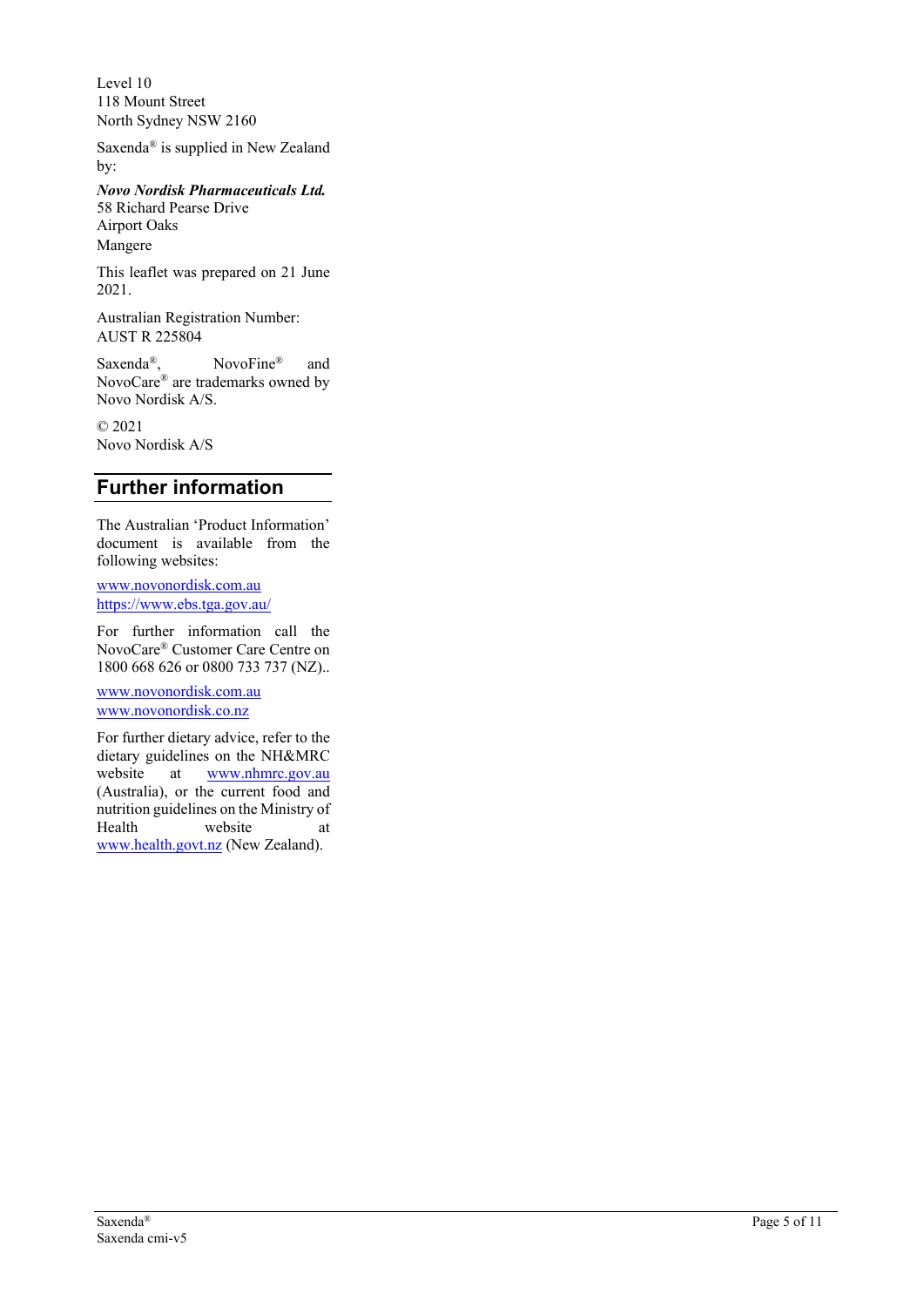| Instructions on how to use Saxenda <sup>®</sup> 6 mg/mL solution for injection in           |
|---------------------------------------------------------------------------------------------|
| pre-filled pen                                                                              |
|                                                                                             |
|                                                                                             |
| <b>Please read these instructions carefully</b> before using your Saxenda <sup>®</sup> pre- |
| filled pen.                                                                                 |
| Do not use the pen without proper training from your doctor or nurse.                       |
| Start by checking your pen to make sure that it contains Saxenda® 6                         |
| mg/mL, then look at the illustrations below to get to know the different parts              |
| of your pen and needle.                                                                     |
| If you are blind or have poor eyesight and cannot read the dose counter                     |
| on the pen, do not use this pen without help. Get help from a person with                   |
| good eyesight who is trained to use the Saxenda® pre-filled pen.                            |
| Your pen is a pre-filled dial-a-dose pen. It contains 18 mg of liraglutide, and             |
|                                                                                             |
| delivers doses of $0.6$ mg, $1.2$ mg, $1.8$ mg, $2.4$ mg and $3.0$ mg. Your pen is          |
| designed to be used with NovoFine® disposable needles up to a length of 8                   |
| mm.                                                                                         |
| Needles are not included in the pack.                                                       |
|                                                                                             |
| <b>Important information</b><br>⚠                                                           |
| Pay special attention to these notes as they are important for safe use of the              |
| pen.                                                                                        |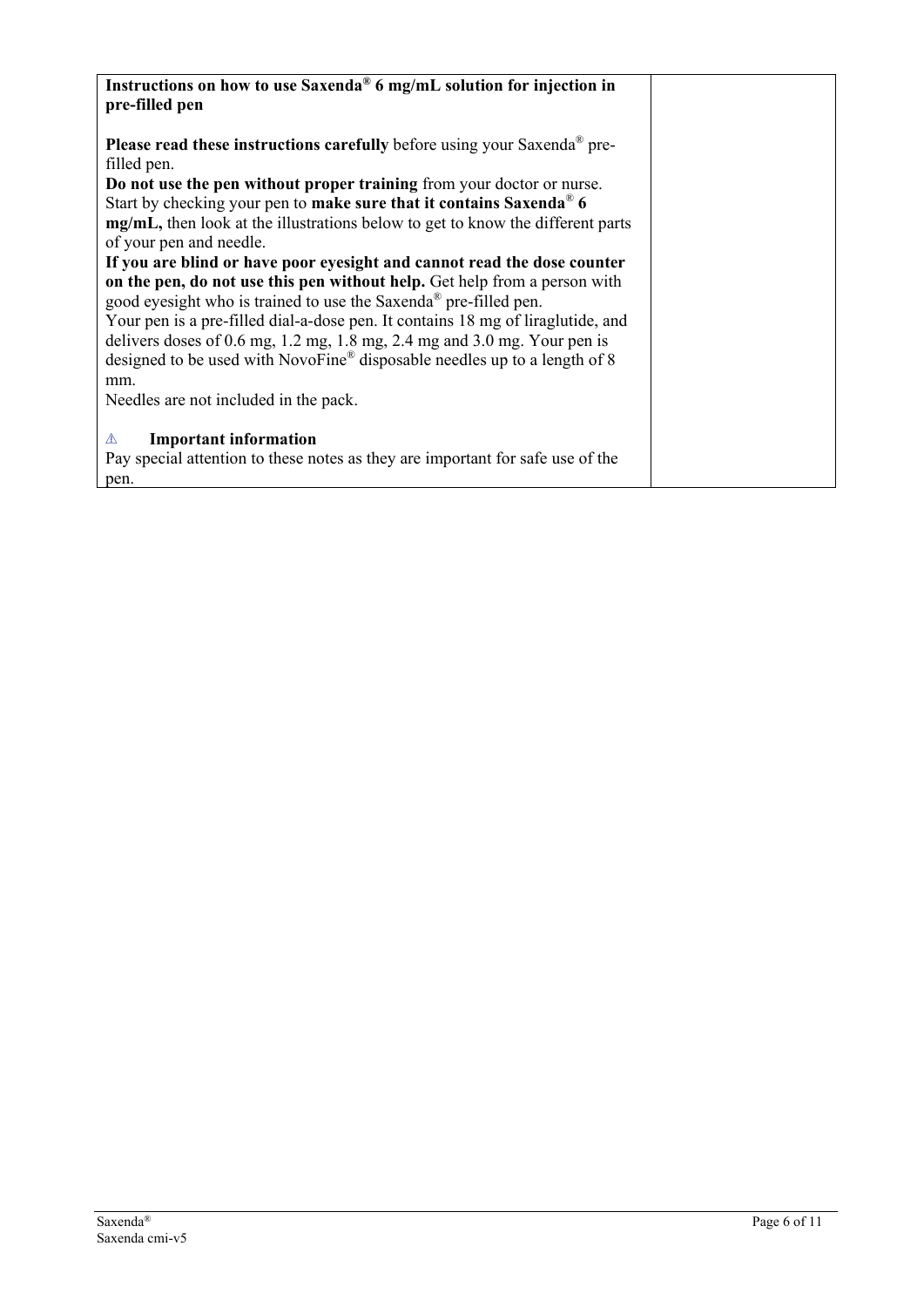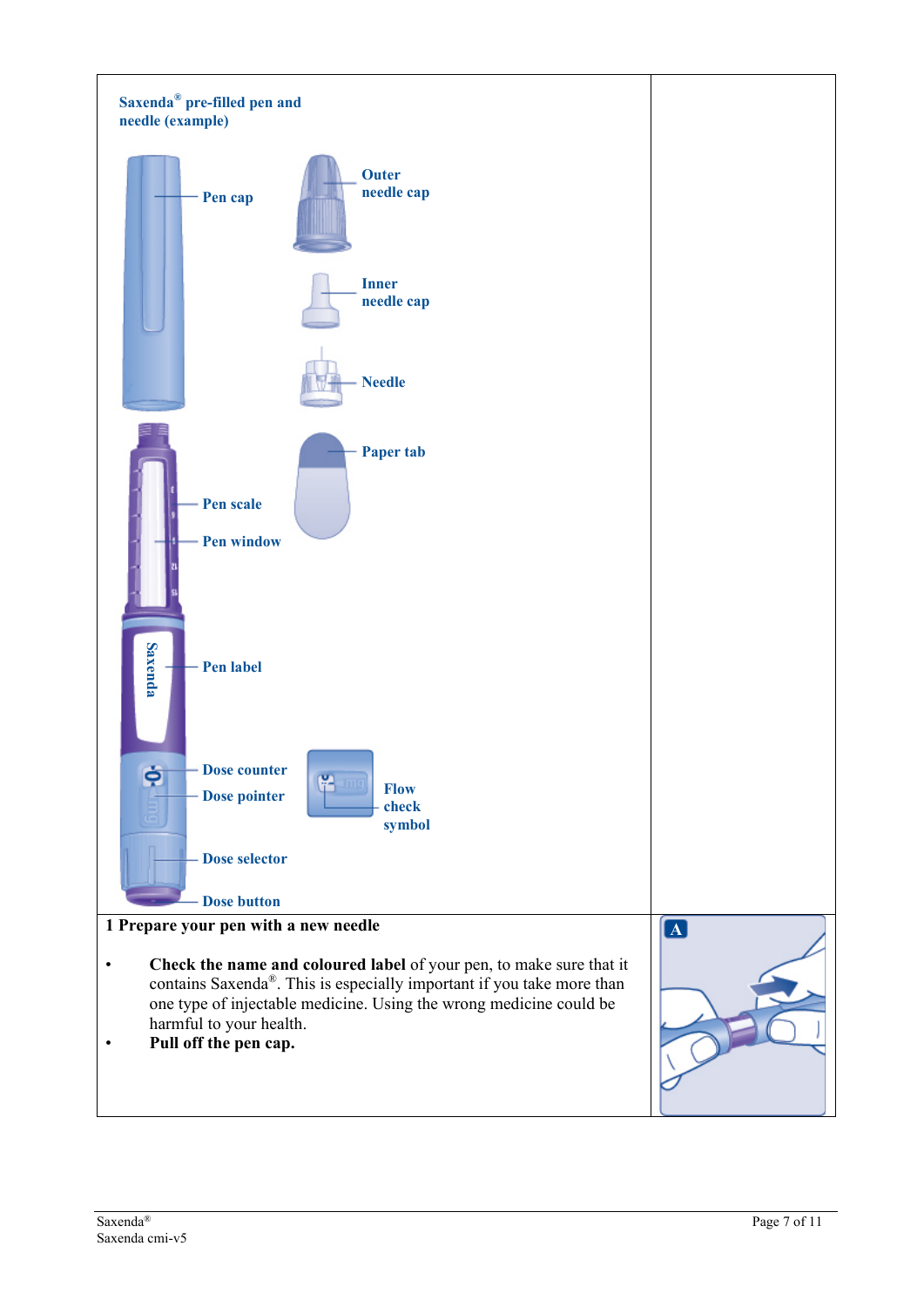|                        | Check that the solution in your pen is clear and colourless. Look<br>through the pen window. If the solution looks cloudy, do not use the<br>pen.                                                                                                                                                                                                                                  | $\mathbf{B}$                                                              |
|------------------------|------------------------------------------------------------------------------------------------------------------------------------------------------------------------------------------------------------------------------------------------------------------------------------------------------------------------------------------------------------------------------------|---------------------------------------------------------------------------|
| $\bullet$              | Take a new NovoFine® needle and tear off the paper tab.                                                                                                                                                                                                                                                                                                                            |                                                                           |
|                        | Push the needle straight onto the pen. Screw the needle so that it is<br>on tight and secure.                                                                                                                                                                                                                                                                                      | $\overline{\mathbf{D}}$                                                   |
|                        | Pull off the outer needle cap and keep it for later. You will need it<br>after the injection, to safely remove the needle from the pen.                                                                                                                                                                                                                                            | E                                                                         |
|                        | Pull off the inner needle cap and throw it away. If you try to put it<br>back on, you may accidentally stick yourself with the needle.<br>A drop of solution may appear at the needle tip. This is normal, but you<br>must still check the flow, if you use a new pen for the first time.<br>Do not attach a new needle to your pen until you are ready to take<br>your injection. | F                                                                         |
| ⚠<br>⚠                 | Always use a new needle for each injection.<br>This may prevent blocked needles, contamination, infection and<br>inaccurate dosing.<br>Never use a bent or damaged needle.                                                                                                                                                                                                         |                                                                           |
|                        | 2 Check the flow                                                                                                                                                                                                                                                                                                                                                                   | $\boxed{\textbf{G}}$                                                      |
| $\bullet$<br>$\bullet$ | Before your first injection with each new pen check the flow. If your<br>pen is already in use, go to 3 'Select your dose'.<br>Turn the dose selector until the dose counter shows the flow check<br>symbol $($ --- $)$ .                                                                                                                                                          | $\overline{\mathbf{0}}$<br><b>Flow check</b><br>יִי<br>symbol<br>selected |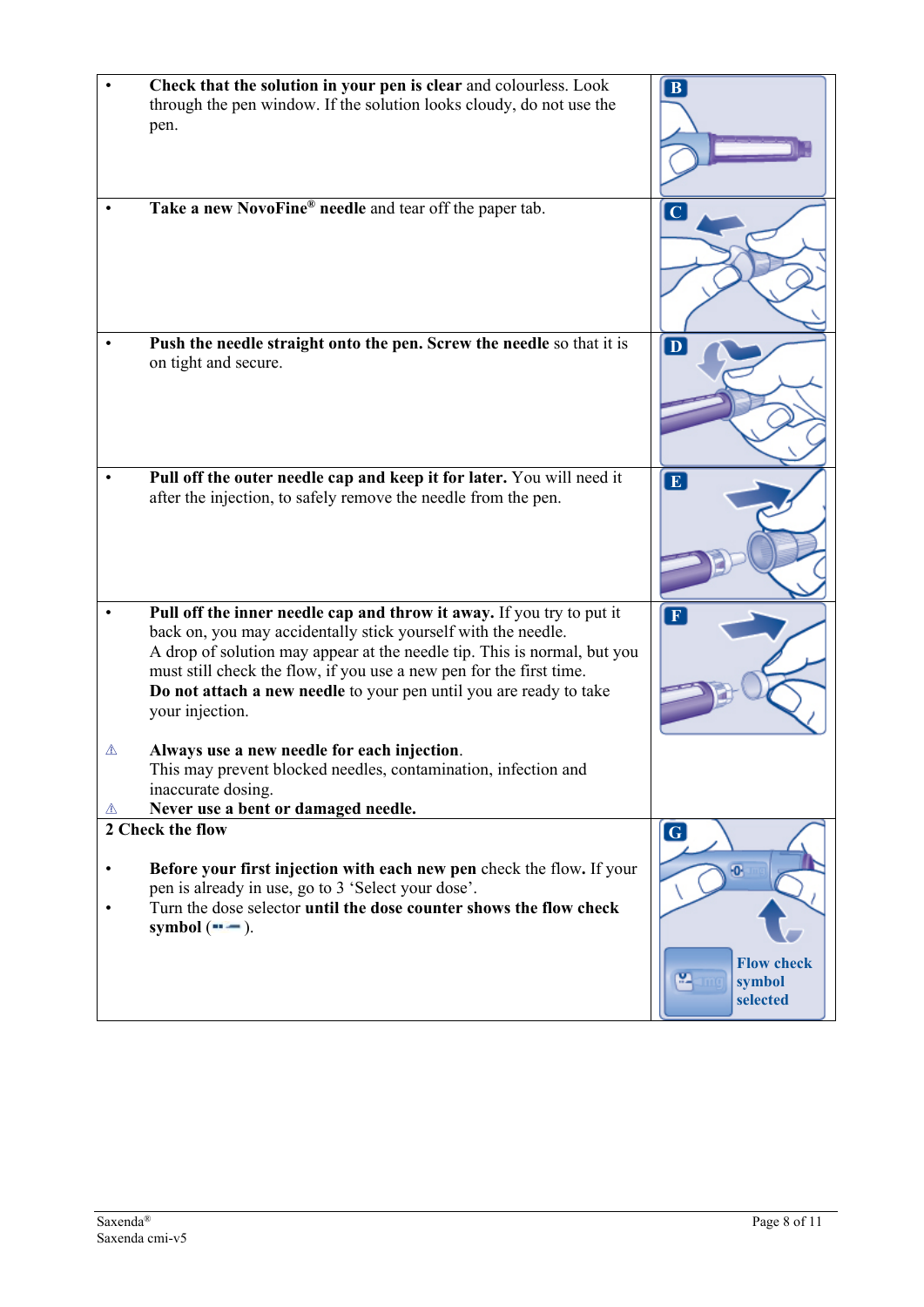| Hold the pen with the needle pointing up.<br>Press and hold in the dose button until the dose counter returns to 0.<br>The 0 must line up with the dose pointer.<br>A drop of solution should appear at the needle tip.<br>A small drop may remain at the needle tip, but it will not be injected.<br>If no drop appears, repeat step 2 'Check the flow' up to 6 times. If<br>there is still no drop, change the needle and repeat step 2 'Check the<br>flow' once more.<br>If a drop still does not appear, dispose of the pen and use a new one.                                                                                                                                       | $\mathbf{H}$                                               |
|------------------------------------------------------------------------------------------------------------------------------------------------------------------------------------------------------------------------------------------------------------------------------------------------------------------------------------------------------------------------------------------------------------------------------------------------------------------------------------------------------------------------------------------------------------------------------------------------------------------------------------------------------------------------------------------|------------------------------------------------------------|
| Always make sure that a drop appears at the needle tip before you<br>⚠<br>use a new pen for the first time. This makes sure that the solution flows.<br>If no drop appears, you will not inject any medicine, even though the<br>dose counter may move. This may indicate a blocked or damaged<br>needle.<br>If you do not check the flow before your first injection with each new<br>pen, you may not get the prescribed dose and the intended effect of<br>Saxenda <sup>®</sup> .                                                                                                                                                                                                     |                                                            |
| 3 Select your dose<br>Turn the dose selector until the dose counter shows your dose<br>(0.6mg, 1.2mg, 1.8mg, 2.4mg or 3.0mg).<br>If you select the wrong dose, you can turn the dose selector forward or<br>backwards to the correct dose.<br>The pen can dial up to a maximum of 3.0mg.<br>The dose selector changes the dose. Only the dose counter and dose<br>pointer will show how many mg you select per dose.<br>You can select up to 3.0mg per dose. When your pen contains less than<br>3.0mg the dose counter stops before 3.0 is shown.<br>The dose selector clicks differently when turned forward, backwards or<br>past the number of mg left. Do not count the pen clicks. | П<br><b>Example</b><br>0.6 <sub>mg</sub><br>06<br>selected |
| Always use the dose counter and the dose pointer to see how many<br>⚠<br>mg you have selected before injecting this medicine.<br>Do not count the pen clicks.<br>Do not use the pen scale. It only shows approximately how much<br>solution is left in your pen.<br>Only doses of 0.6mg, 1.2mg, 1.8mg, 2.4mg or 3.0mg can be selected<br>with the dose selector. The selected dose must line up precisely with<br>the dose pointer to ensure that you get a correct dose.                                                                                                                                                                                                                |                                                            |
| How much solution is left?<br>The pen scale shows you approximately how much solution is left in<br>$\bullet$<br>your pen.                                                                                                                                                                                                                                                                                                                                                                                                                                                                                                                                                               | $\mathbf{J}$<br>Approx.<br>how much<br>solution is<br>left |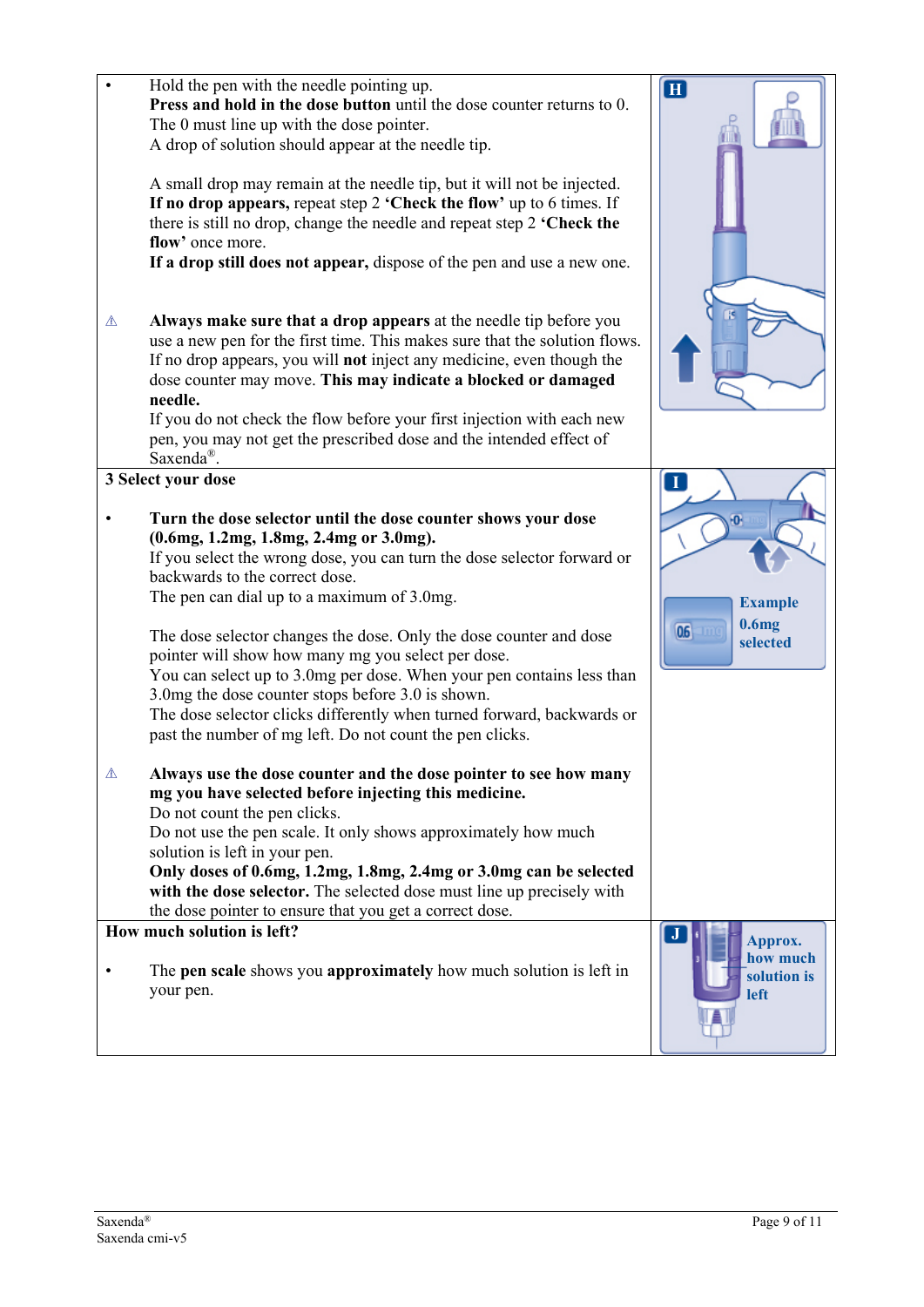| $3.0$ mg.                                                                                                                                                                                                                                                      | To see precisely how much solution is left, use the dose counter:<br>Turn the dose selector until the dose counter stops.<br>If it shows 3.0, at least 3.0mg are left in your pen. If the dose counter<br>stops before 3.0mg, there is not enough solution left for a full dose of                                                                                                                                                                               | $\vert K \vert$<br>$\overline{\mathbf{0}}$                                |
|----------------------------------------------------------------------------------------------------------------------------------------------------------------------------------------------------------------------------------------------------------------|------------------------------------------------------------------------------------------------------------------------------------------------------------------------------------------------------------------------------------------------------------------------------------------------------------------------------------------------------------------------------------------------------------------------------------------------------------------|---------------------------------------------------------------------------|
| If you need more medicine than what is left in your pen<br>Only if trained or advised by your doctor or nurse, you may split your dose<br>between your current pen and a new pen. Use a calculator to plan the doses as<br>instructed by your doctor or nurse. |                                                                                                                                                                                                                                                                                                                                                                                                                                                                  | <b>Example</b><br><b>Dose counter</b><br>24<br>stopped:<br>$2.4mg$ left   |
| ⚠<br>Be very careful to calculate correctly.<br>and inject the dose you need with a new pen.                                                                                                                                                                   | If you are not sure how to split your dose using two pens, then select                                                                                                                                                                                                                                                                                                                                                                                           |                                                                           |
| 4 Inject your dose<br>you.<br>fingers. This could interrupt the injection.                                                                                                                                                                                     | Insert the needle into your skin as your doctor or nurse has shown<br>Make sure you can see the dose counter. Do not cover it with your                                                                                                                                                                                                                                                                                                                          | $\overline{\mathbf{L}}$                                                   |
| click.                                                                                                                                                                                                                                                         | Press and hold down the dose button until the dose counter shows<br>0. The 0 must line up with the dose pointer. You may then hear or feel a                                                                                                                                                                                                                                                                                                                     | $\overline{\mathbf{M}}$<br>$\overline{\mathbf{0}}$                        |
| $\bullet$<br>and count slowly to 6.                                                                                                                                                                                                                            | Keep the needle in your skin after the dose counter has returned to 0<br>If the needle is removed earlier, you may see a stream of solution<br>coming from the needle tip. If so, the full dose will not be delivered.                                                                                                                                                                                                                                           | $\boxed{\mathbf{N}}$<br><b>Count slowly:</b><br>$(1 - 2 - 3 - 4 - 5 - 6)$ |
| Remove the needle from your skin.                                                                                                                                                                                                                              | If blood appears at the injection site, press lightly. Do not rub the area.<br>You may see a drop of solution at the needle tip after injecting. This is                                                                                                                                                                                                                                                                                                         | $\overline{10}$                                                           |
| normal and does not affect your dose.<br>⚠<br>How to handle a blocked needle?                                                                                                                                                                                  | Always watch the dose counter to know how many mg you inject.<br>Hold the dose button down until the dose counter shows 0.<br>How to identify a blocked or damaged needle?<br>If 0 does not appear in the dose counter after continuously pressing<br>the dose button, you may have used a blocked or damaged needle.<br>In this case - you have not received any medicine - even though the<br>dose counter has moved from the original dose that you have set. |                                                                           |